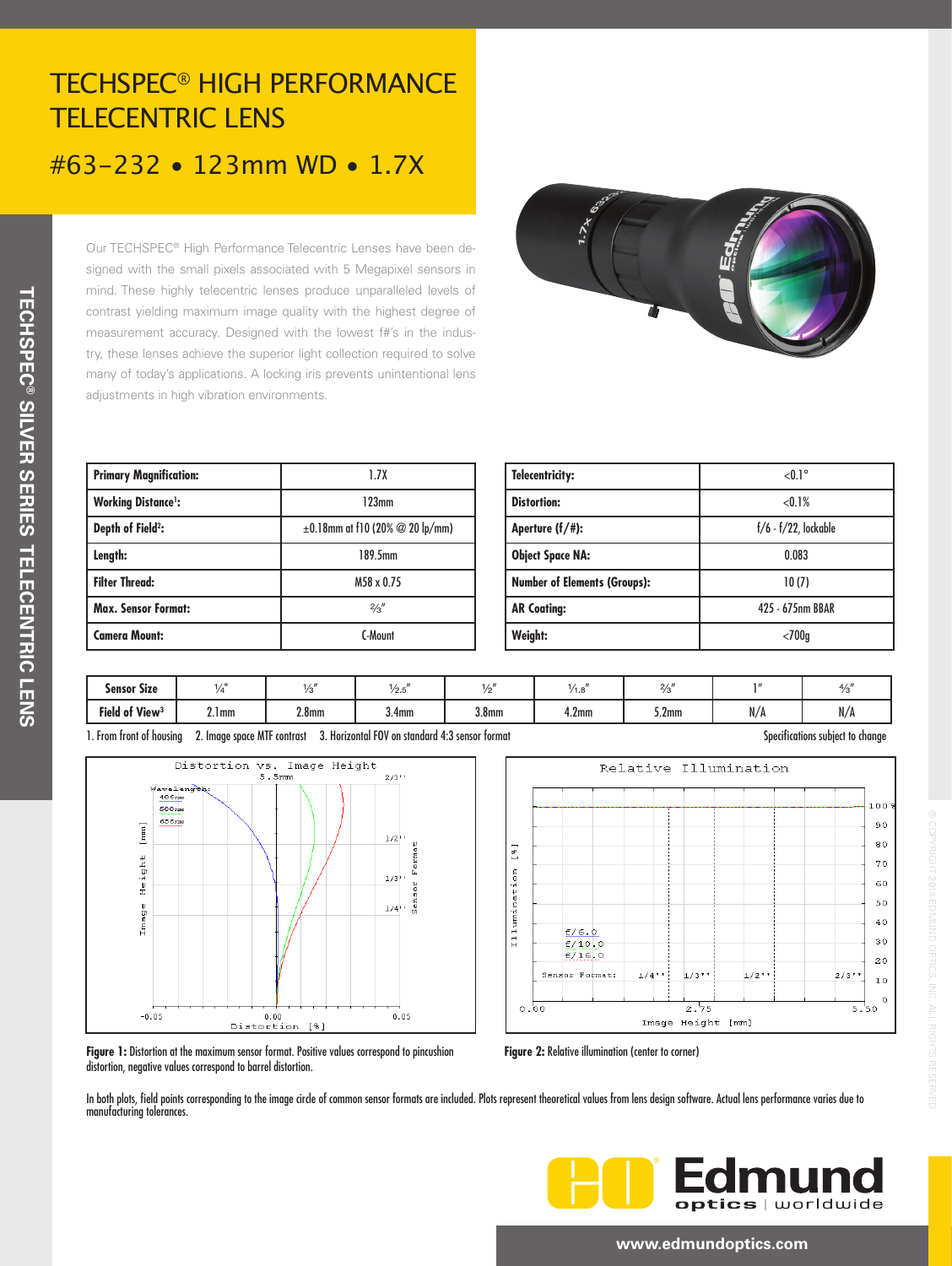### TECHSPEC® HIGH PERFORMANCE TELECENTRIC LENS

#### #63-232 • 123mm WD • 1.7X

## MTF & DOF: f/6.0



**Figure 3:** Image space polychromatic diffraction FFT Modulation Transfer Function (MTF) for λ = 486nm to 656nm. Included are Tangential and Sagittal values for field points on center, at 70% of full field and at the maximum sensor format. Solid black line indicates diffraction limit determined by f/# defined aperture. Frequencies corresponding to the Nyquist resolution limit of pixel sizes are indicated.



**Figure 4:** Polychromatic diffraction through-focus MTF at 20 linepairs/mm (image space). The depth of field at the maximum sensor format for the plotted frequency and f/# at 20% contrast is indicated by the measurement bars.

Plots represent theoretical values from lens design software. Actual lens performance varies due to manufacturing tolerances.

® COPYRIGHT 2014 EDMUND OPTICS, INC. ALL RIGHTS RESERVED